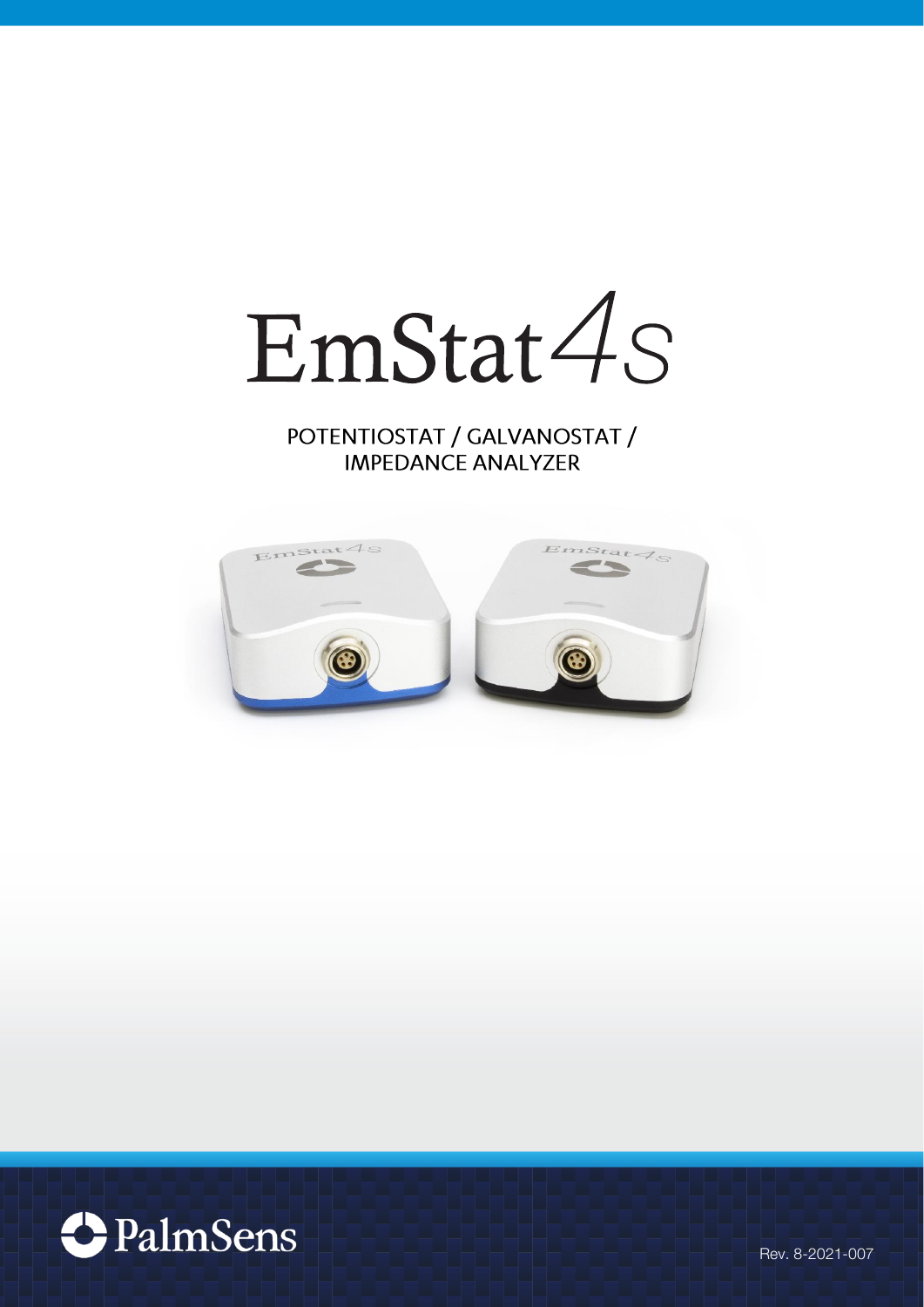## Contents

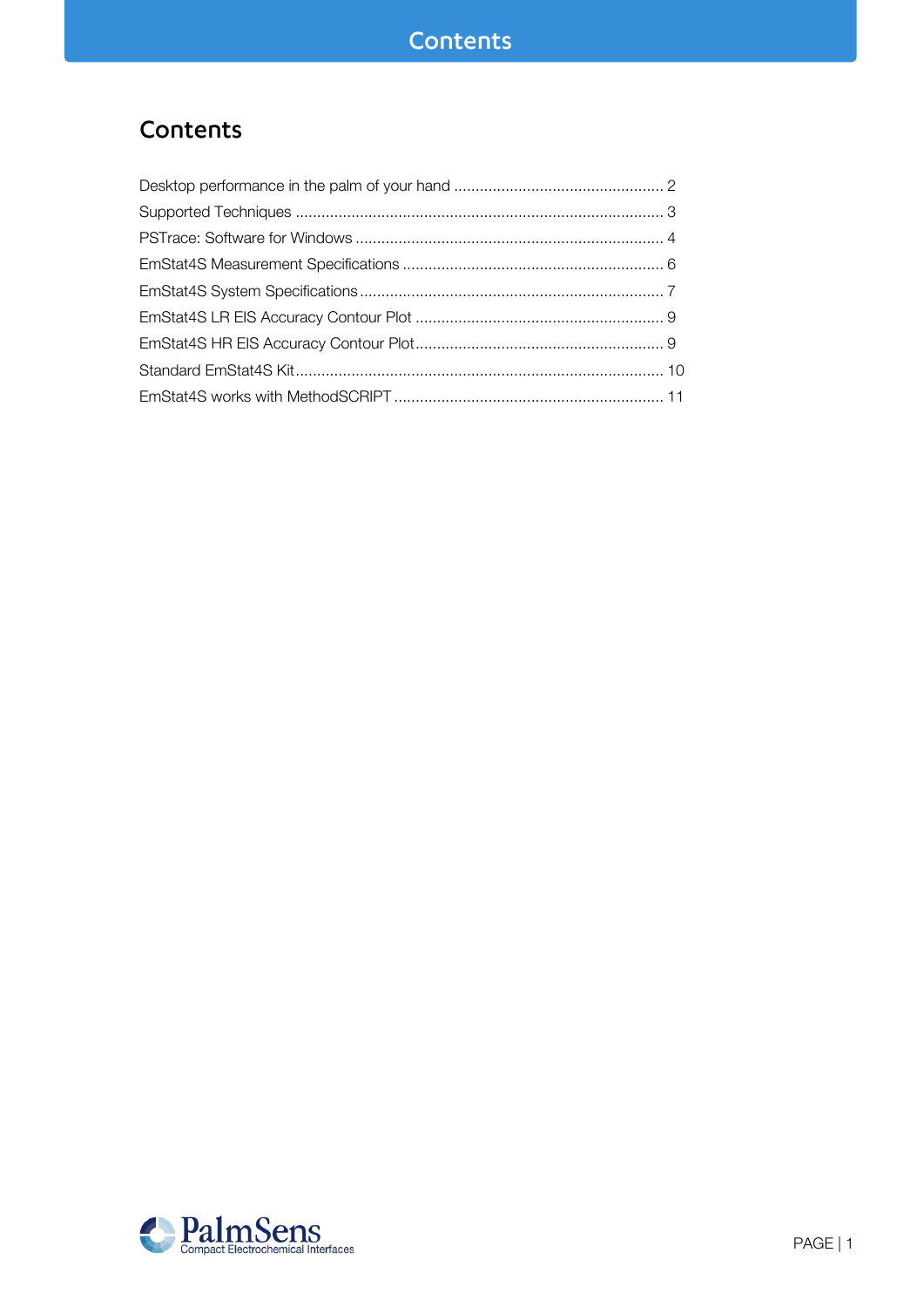

<span id="page-2-0"></span>The EmStat4S is a portable USB-powered Potentiostat, Galvanostat, and optional Frequency Response Analyser (FRA) for Electrochemical Impedance Spectroscopy (EIS). The EmStat4S Low Range version is great for applications that require a low current range down to 1 nA, whereas the High Range version is very suitable for applications that need a maximum current of up to 200 mA.

#### Two versions for different applications

The EmStat4S is available in two versions: the LR (Low Range) and HR (High Range) versions. The following table shows the main differences:



software for Windows

## Always a backup

The EmStat4S is equipped with internal storage memory. This means all your measurements can be saved on-board as a backup. All internally stored measurements can be browsed and transferred back to the PC easily using PSTrace.

Your data is always with your instrument wherever you take it.

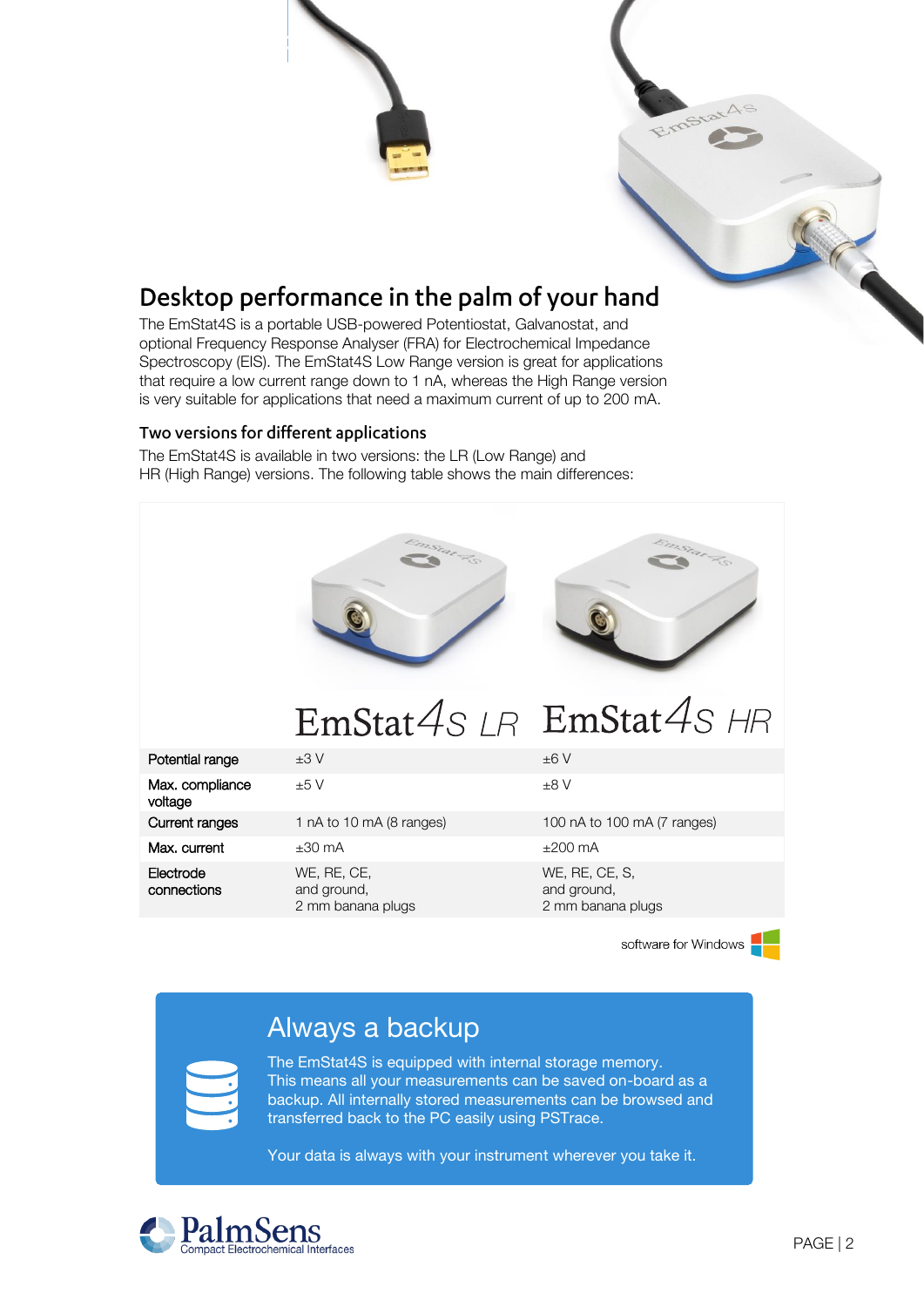## <span id="page-3-0"></span>**Supported Techniques**

The EmStat4S supports the following electrochemical techniques:

| Voltammetric techniques |  |  |  |
|-------------------------|--|--|--|
|-------------------------|--|--|--|

| ш | Linear Sweep Voltammetry<br>Cyclic Voltammetry<br><b>Fast Cyclic Voltammetry</b><br>AC Voltammetry       | LSV<br>CV<br>FCV <sup>*</sup><br>$ACV^*$ |
|---|----------------------------------------------------------------------------------------------------------|------------------------------------------|
|   | <b>Pulsed techniques</b><br>Differential Pulse Voltammetry                                               | DPV                                      |
|   | Square Wave Voltammetry<br>Normal Pulse Voltammetry                                                      | <b>SWV</b><br><b>NPV</b>                 |
|   | These methods can all be used in their stripping modes<br>which are applied for (ultra-) trace analysis. |                                          |
|   |                                                                                                          |                                          |

#### Amperometric techniques

| • Chronoamperometry                     | CА               |
|-----------------------------------------|------------------|
| • Zero Resistance Amperometry           | <b>ZRA</b>       |
| • Chronocoulometry                      | CC               |
| • MultiStep Amperometry                 | МA               |
| • Fast Amperometry                      | FAM <sup>*</sup> |
| • Pulsed Amperometric Detection         | <b>PAD</b>       |
| • Multiple-Pulse Amperometric Detection | $MPAD*$          |
|                                         |                  |

#### Galvanostatic techniques

| <u>servenostetit teeningees</u>           |            |
|-------------------------------------------|------------|
| • Linear Sweep Potentiometry              | <b>LSP</b> |
| • Chronopotentiometry                     | CP         |
| • MultiStep Potentiometry                 | MP         |
| $\sim$ $\sim$ $\sim$ $\sim$ $\sim$ $\sim$ | ---        |

■ Open Circuit Potentiometry and the control of the COCP of PSA \* SCP or PSA \* ■ Stripping Chronopotentiometry

#### Other

- Mixed Mode MM MM
- **•** Potentiostatic/Galvanostatic
	- Impedance spectroscopy extending the set of the EIS/GEIS  $*$
	- o Potential scan or current scan
	- o Fixed potential or fixed current
	- o Time scan



This technique will be enabled with the next software update due in October 2021.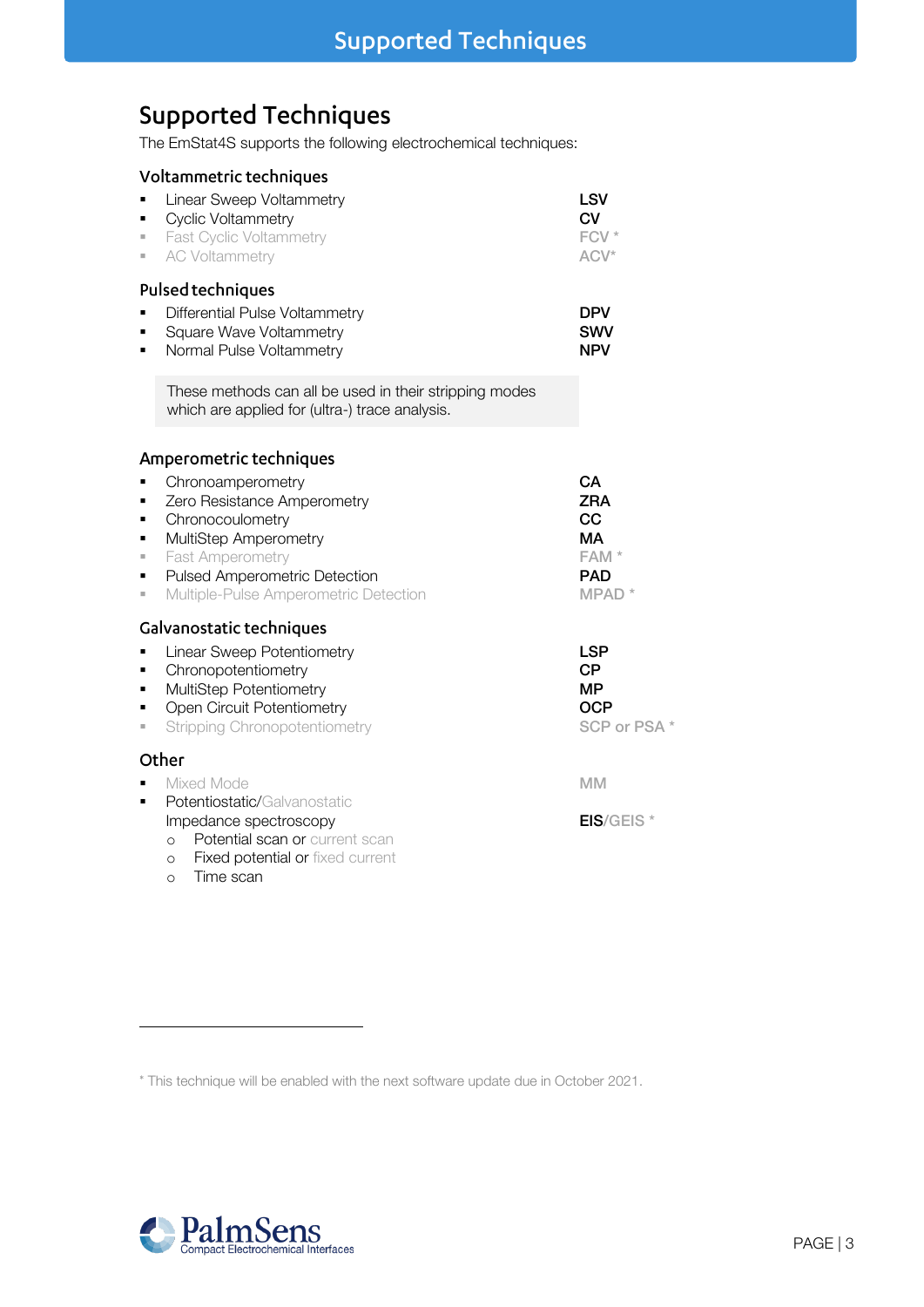## <span id="page-4-0"></span>**PSTrace: Software for Windows**





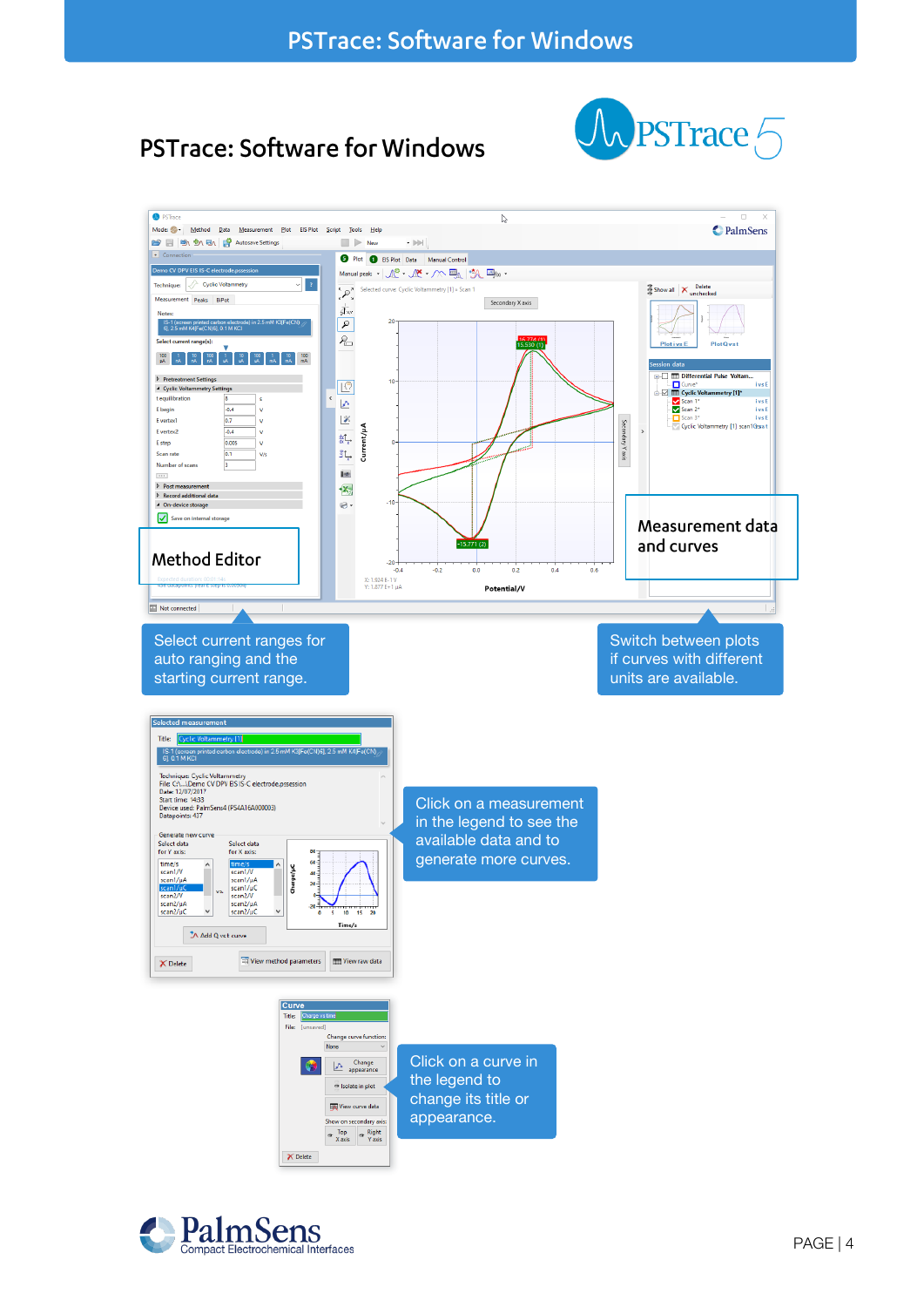

#### Other functions in PSTrace 5

- **Equivalent Circuit Fitting for EIS**
- **■** Automating tasks and measurements
- **•** Open your data in Origin and Excel with one click
- **EXEC** Save all available curves, measurement data, and methods to a single file
- Browse measurements on EmStat4's internal storage
- **•** Direct validation of method parameters

#### Integration with third-party software:

- Excel
- Origin
- Matlab
- ZView



#### **System requirements**

Minimum PC requirements are:

- Windows 7, 8, or 10 (32-bit or 64-bit)
- 1 GHz or faster 32-bit (x86) or 64-bit (x64) processor
- 1 GB RAM (32-bit) or 2 GB RAM (64-bit)

For more information about software visit [www.palmsens.com/software](file:///C:/Users/Lutz%20Stratmann/PalmSensCloud/Customer%20Inquiries/User%20InquiriesArchive/Descriptions/PalmSens3/www.palmsens.com/software)

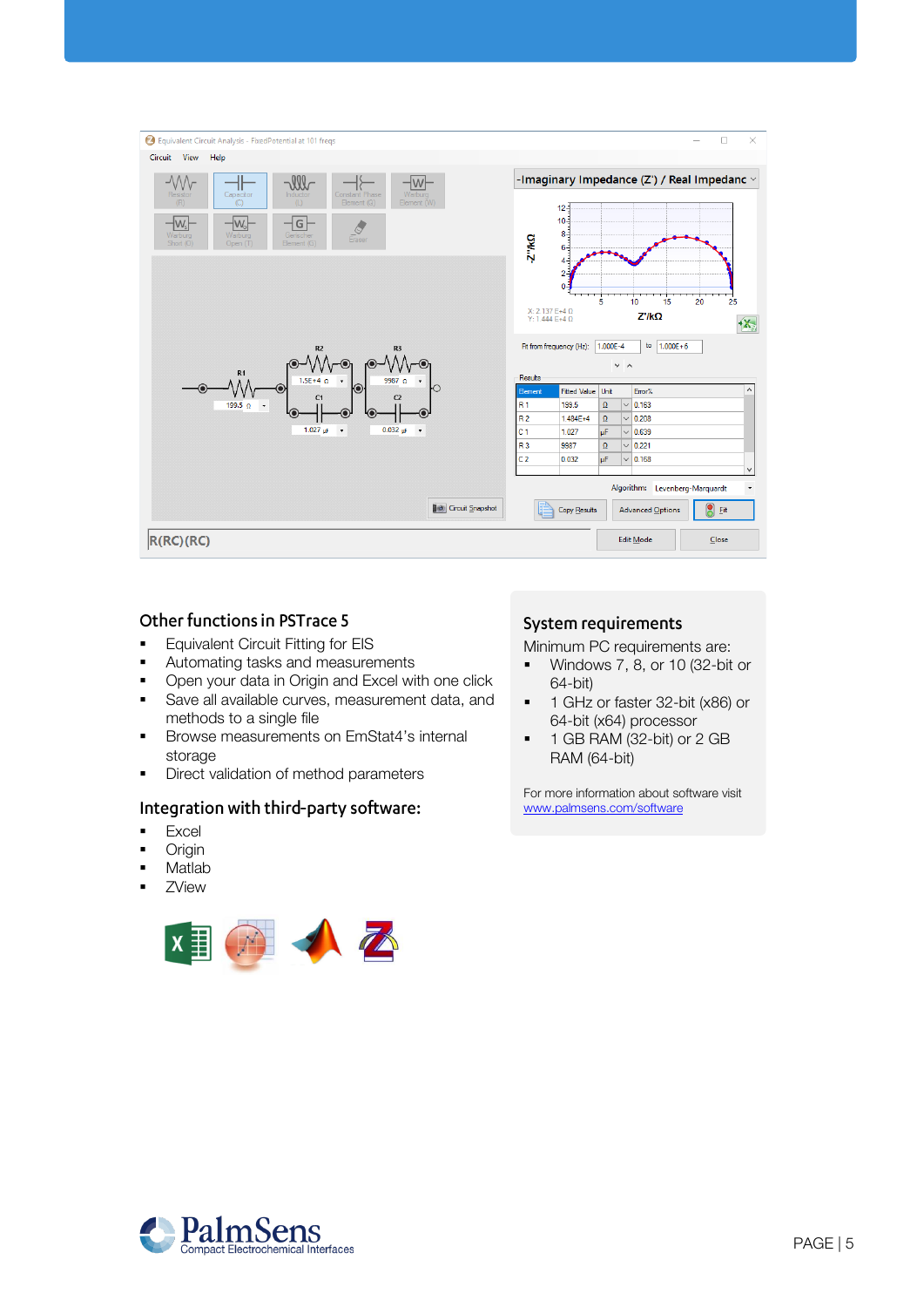## <span id="page-6-0"></span>**EmStat4S Measurement Specifications**

Limits for technique-specific parameters.

|                          | Parameter                                           | Min                                                              | Max                                         |  |  |
|--------------------------|-----------------------------------------------------|------------------------------------------------------------------|---------------------------------------------|--|--|
| All techniques           | Conditioning time                                   | $\overline{O}$                                                   | 4000 s                                      |  |  |
| (unless                  | Deposition time                                     | $\Omega$                                                         | 4000 s                                      |  |  |
| otherwise<br>specified)  | Equilibration time                                  | $\circ$                                                          | 4000 s                                      |  |  |
|                          | Step potential                                      | LR: 0.100 mV<br>HR: 0.183 mV                                     | 250 mV                                      |  |  |
|                          | Pulse potential                                     | LR: 0.100 mV<br>HR: 0.183 mV                                     | 250 mV                                      |  |  |
|                          | N data points                                       | 3                                                                | 1,000,000                                   |  |  |
| <b>NPV</b><br><b>DPV</b> | Scan rate                                           | LR: 0.1 mV/s (100 µV<br>step)<br>HR: 0.1 mV/s (183 µV<br>step)   | 1 V/s (5 mV step)                           |  |  |
|                          | Pulse time                                          | 0.4 <sub>ms</sub>                                                | 300 ms                                      |  |  |
| SWV                      | Frequency                                           | 1 Hz                                                             | 2500 Hz                                     |  |  |
| LSV<br>CV                | Scan rate                                           | LR: 0.01 mV/s (100 µV<br>step)<br>HR: 0.01 mV/s (183 µV<br>step) | 500 V/s (200 mV step)                       |  |  |
| <b>PAD</b>               | Interval time                                       | 50 ms                                                            | 300s                                        |  |  |
|                          | Pulse time                                          | 1 <sub>ms</sub>                                                  | 1 <sub>s</sub>                              |  |  |
|                          | N data points                                       |                                                                  | 1,000,000<br>$($ 100 days at 10 s interval) |  |  |
| CA                       | Interval time                                       | 0.4 <sub>ms</sub>                                                | 300s                                        |  |  |
| <b>CP</b><br><b>OCP</b>  | Run time                                            | 1 <sub>ms</sub>                                                  | $>$ year                                    |  |  |
|                          | When applying multiple potential or current levels: |                                                                  |                                             |  |  |
|                          | N cycles                                            | $\mathbf{1}$                                                     | 20,000                                      |  |  |
|                          | N levels                                            | 1                                                                | 255                                         |  |  |
|                          | Level switching<br>overhead time                    | $+/-1$ ms                                                        |                                             |  |  |

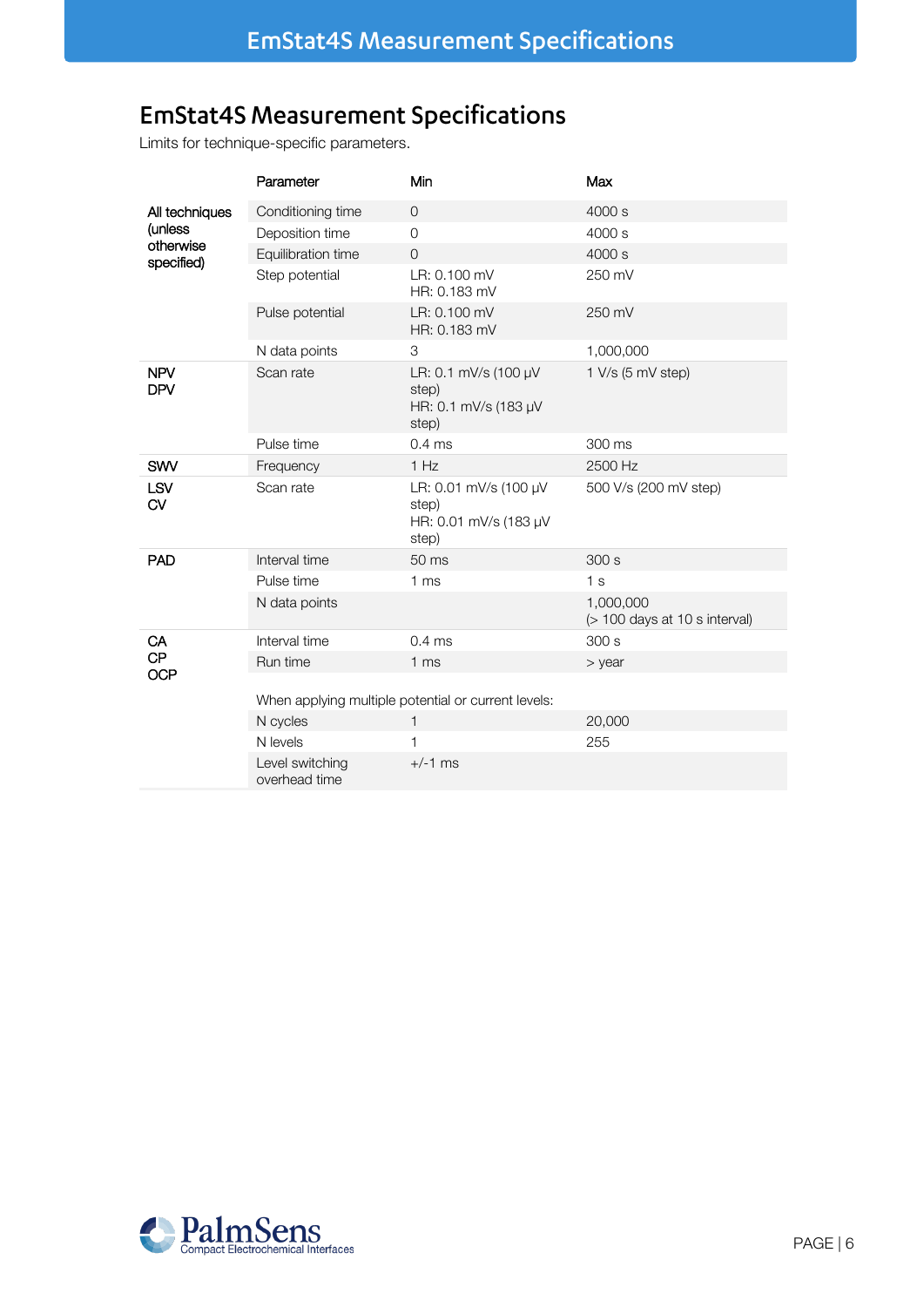## <span id="page-7-0"></span>**EmStat4S System Specifications**

| General                    |       |              |              |
|----------------------------|-------|--------------|--------------|
|                            | model | - LR         | <b>HR</b>    |
| dc-potential range         |       | ±3V          | ±6V          |
| compliance voltage         |       | ±5V          | ±8V          |
| maximum current            |       | $±30$ mA     | $\pm 200$ mA |
| max. data acquisition rate |       | 1M samples/s |              |

#### Potentiostat (controlled potential mode)

|                              | model | I R                                | ΗR                           |
|------------------------------|-------|------------------------------------|------------------------------|
| applied potential resolution |       | $100 \mu V$                        | 183 µV                       |
| applied potential accuracy   |       | $\leq$ 0.2% $\pm$ 1 mV offset      |                              |
| current ranges               |       | 1 $nA$ to 10 $mA$<br>8 ranges      | 100 nA to 100 mA<br>7 ranges |
| measured current resolution  |       | 0.009% of CR (92 fA on 1 nA range) |                              |
| measured current accuracy    |       | $\leq$ 0.2% at Full Scale Range    |                              |

#### Galvanostat (controlled current mode)

|                                  | model | $\overline{\phantom{a}}$                                                                          | <b>HR</b>                                                                                              |
|----------------------------------|-------|---------------------------------------------------------------------------------------------------|--------------------------------------------------------------------------------------------------------|
| current ranges                   |       | 10 nA, 1 uA,<br>100 uA, 10 mA<br>4 ranges                                                         | 1 uA, 100 uA,<br>10 mA, 100 mA<br>4 ranges                                                             |
| applied dc-current               |       | $\pm$ 3 * CR (current range)                                                                      |                                                                                                        |
| applied dc-current resolution    |       | $0.01\%$ of CR                                                                                    | 0.0183% of CR                                                                                          |
| applied dc-current accuracy      |       | $<$ 0.4% (gain) +<br>$0.002 * CR$ (offset)                                                        | $<$ 0.4% (gain) +<br>$0.002 * CR$ (offset)                                                             |
| measured dc-potential resolution |       | 96 µV (gain 1)<br>48 µV (gain 2)<br>19.2 µV (gain 5)<br>$9.6 \mu V$ (gain 10)<br>4.8 µV (gain 20) | 193 µV (gain 1)<br>96.5 µV (gain 2)<br>38.5 µV (gain 5)<br>19.3 µV (gain 10)<br>$9.65 \mu V$ (gain 20) |
| measured dc-potential accuracy   |       | $< 0.2\% \pm 1$ mV offset                                                                         |                                                                                                        |

#### FRA / EIS (impedance measurements)

| trequency range    | 10 $\mu$ Hz to 200 kHz             |
|--------------------|------------------------------------|
| ac-amplitude range | 1 mV to 900 mV rms, or $2.5$ V p-p |

#### GEIS (galvanostatic impedance measurements)

| frequency range    | 10 $\mu$ Hz to 200 kHz |
|--------------------|------------------------|
| ac-amplitude range | 0.9 $*$ CR A rms       |

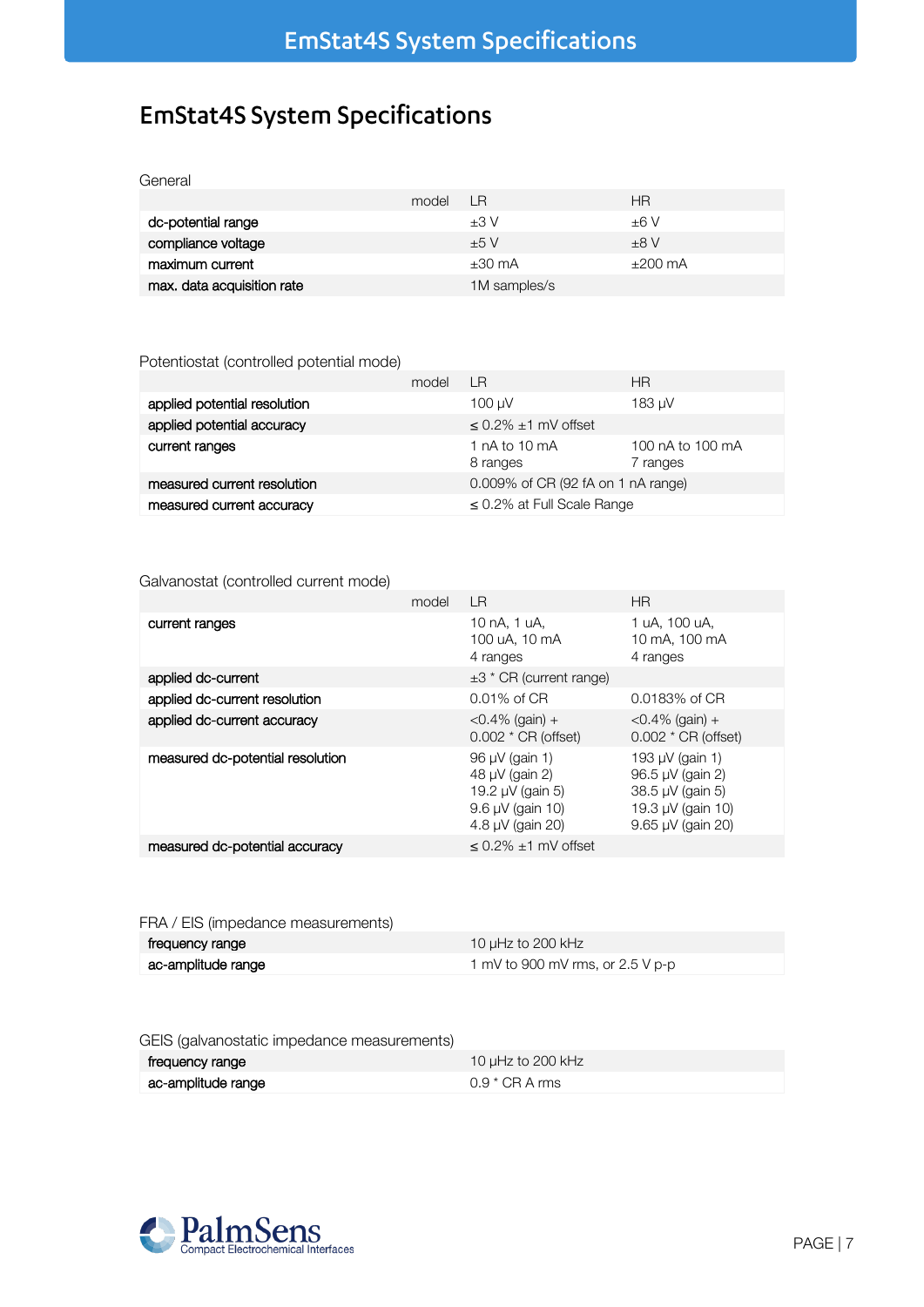# EmStat4S System Specifications

| <b>Llectrometer</b>          |                                                     |
|------------------------------|-----------------------------------------------------|
| electrometer amplifier input | $> 1$ TΩ // 10 pF                                   |
| bandwidth                    | 10 kHz default or<br>500 kHz for EIS and fast CA/CP |

#### **Other**

|                        | model | LR                                                      | ΗR                                                        |
|------------------------|-------|---------------------------------------------------------|-----------------------------------------------------------|
| electrode connections  |       | WE, RE, CE,<br>and ground,<br>with 2 mm banana<br>plugs | WE, RE, CE, S<br>and ground,<br>with 2 mm banana<br>plugs |
| housing                |       | aluminum body:<br>$7.2 \times 5.5 \times 2.6$ cm        |                                                           |
| weight                 |       | $+/- 130$ g                                             |                                                           |
| power + communication  |       | USB-C port                                              |                                                           |
| internal storage space |       | 500 MB, equivalent to >15M datapoints                   |                                                           |



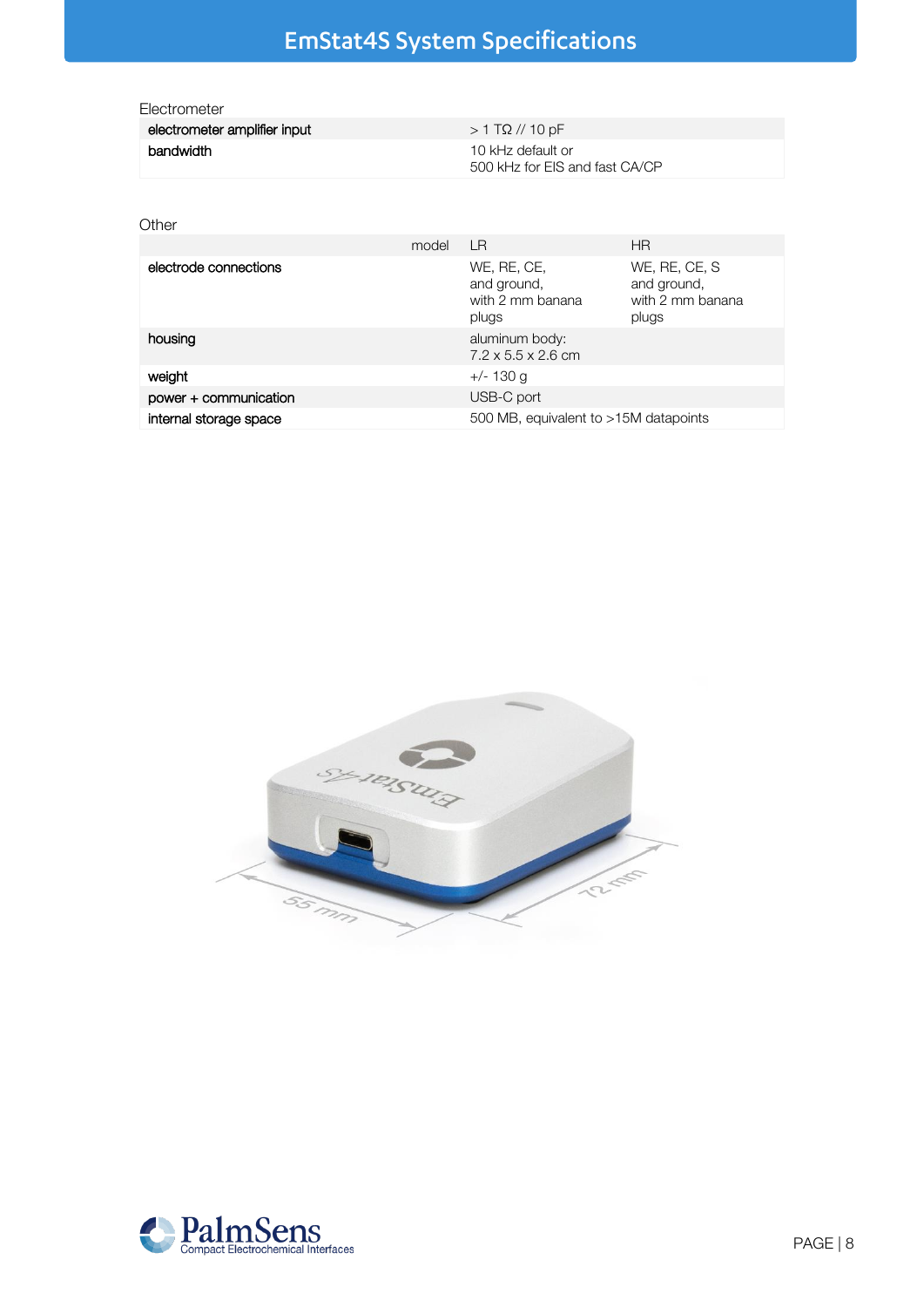

## <span id="page-9-0"></span>**EmStat4S LR EIS Accuracy Contour Plot**

<span id="page-9-1"></span>



#### Note

The accuracy contour plots were determined with an ac-amplitude of ≤10 mV rms for all limits, except for the high impedance limit, which was determined using an ac-amplitude of 250 mV. The standard cables were used. Please note that the true limits of an impedance measurement are influenced by all components in the system, e.g. connections, the environment, and the cell.

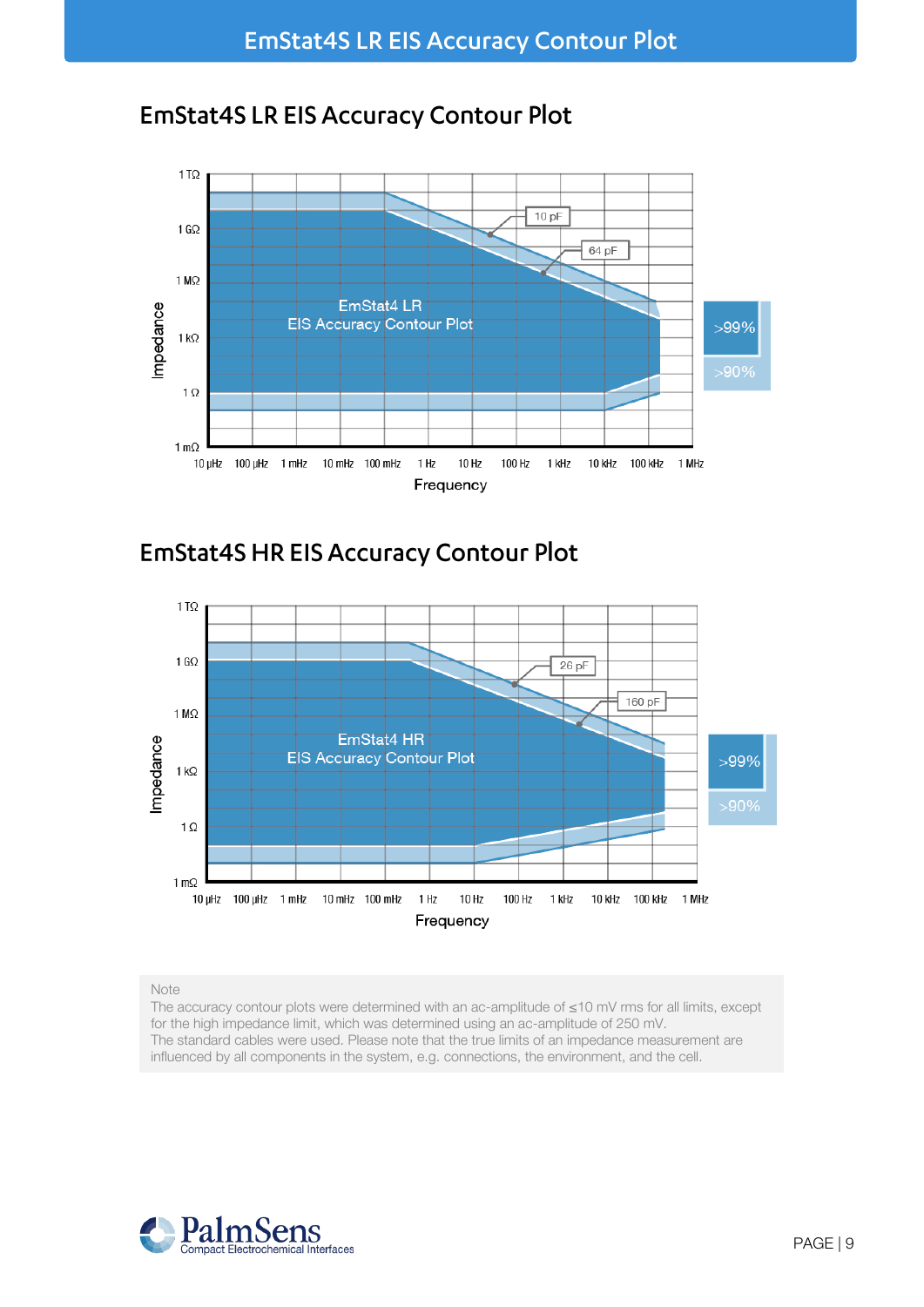## <span id="page-10-0"></span>**Standard EmStat4S Kit**

A standard EmStat4S includes a rugged carrying case with:<br> **EmStat4SLR or HR** 

- EmStat4S LR or HR<br>■ USB-C cable
- USB-C cable
- USB-C splitter cable for extra power (EmStat4S HR only)
- Sensor cable
- 4 or 5 croc clips
- **•** Dummy Cell

Also included:

- **•** PSTrace software for Windows (on USB drive)
- Manual (hardcopy)
- Quick Start document
- Calibration report



EmStat4S standard kit

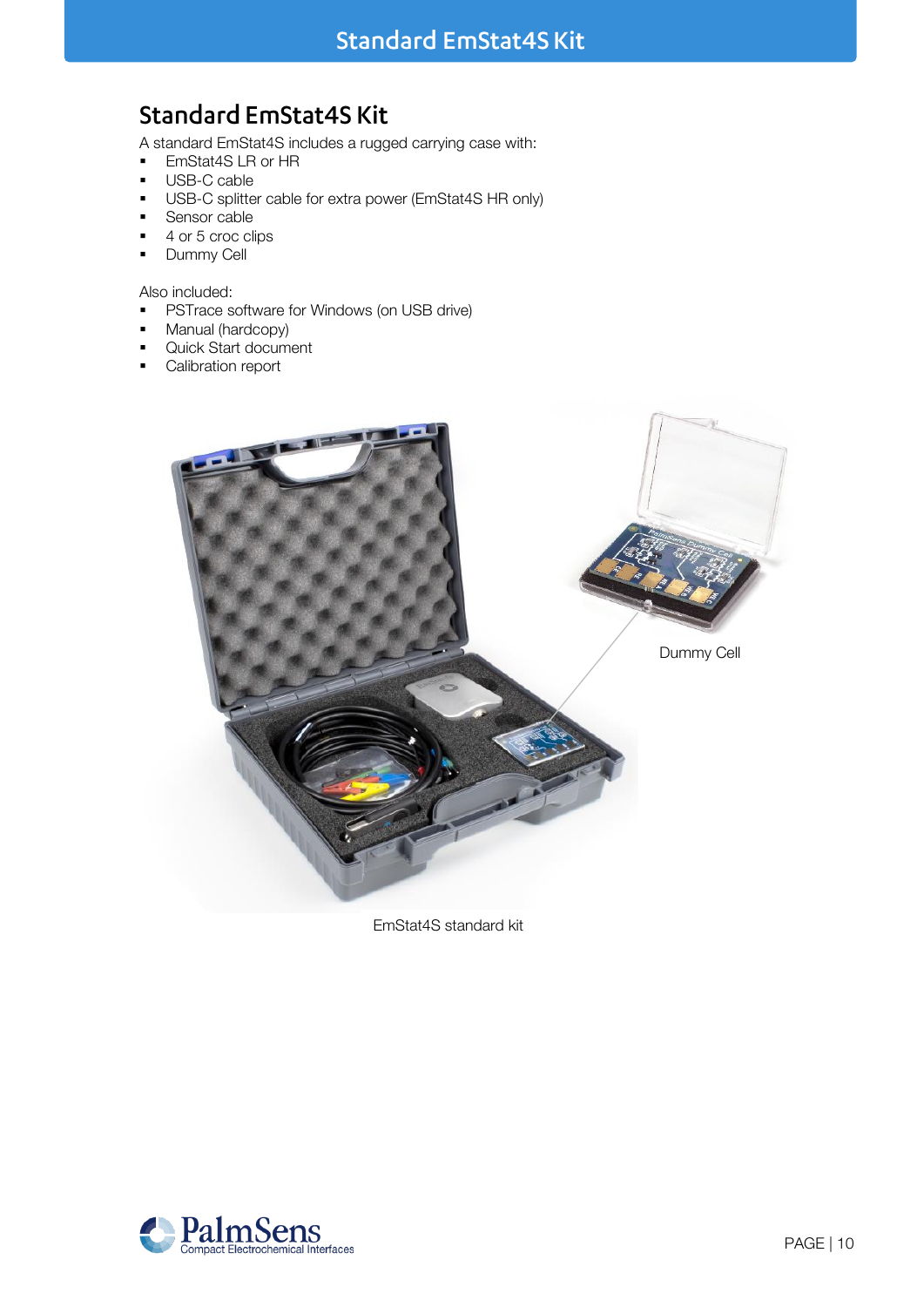## <span id="page-11-0"></span>**EmStat4S works with MethodSCRIPT**

The MethodSCRIPT™ scripting language is designed to integrate our OEM potentiostat (modules) effortlessly in your hardware setup or product.



## No libraries needed

No DLLs or other type of code libraries are required for using MethodSCRIPT<sup>™</sup>

MethodSCRIPT™ allows developers to program a human-readable script directly into the potentiostat module. The simple script language allows for running all supported electrochemical techniques and makes it easy to combine different measurements and other tasks.

Code examples are available for:

- Android
- Arduino
- $\bullet$   $C/C++$
- **Python**
- iOS
- and C#

More script features include:

- Use of variables<br>■ (Nested) loops
- (Nested) loops
- Logging results to internal storage or external SD card
- Digital I/O for example for waiting for an external trigger
- Reading auxiliary values like pH or temperature



#### More information

For more information about MethodSCRIPT visit [www.palmsens.com/methodscript](http://www.palmsens.com/methodscript)